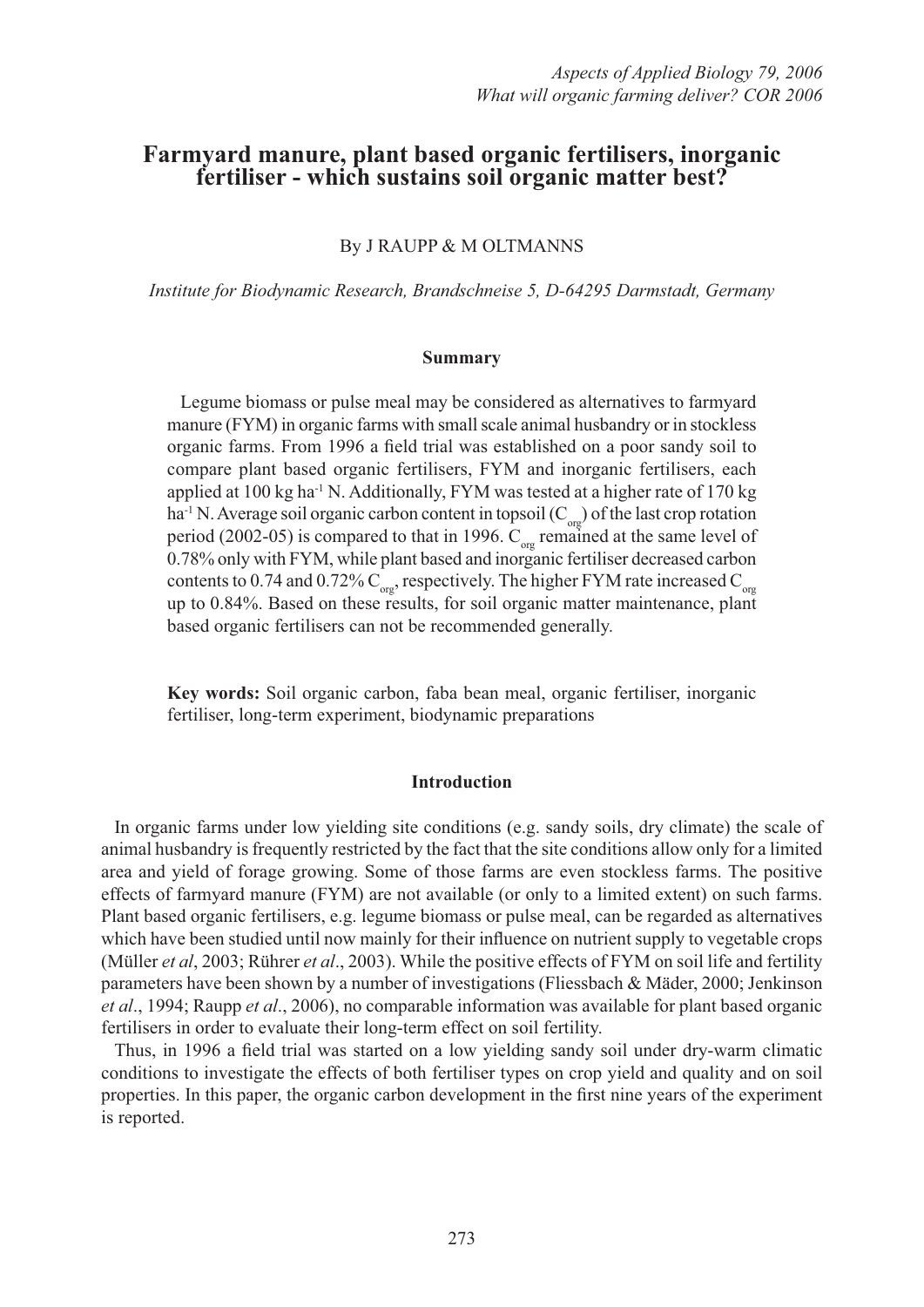#### **Materials and Methods**

The field experiment was located near Darmstadt (49 $\degree$ N,  $8\degree$ E) on a sandy orthic luvisol. The annual mean air temperature was 9.5°C, and the annual mean precipitation was 590 mm. The experiment contained seven treatments (Table 1) arranged in a randomised block design with six replicates. The plant based organic fertilisers were Maltaflor $\mathcal{R}$  (a commercial organic fertiliser containing residues of barley malt and sugar beet processing) in 1997–2000, dried alfalfa meal in 2001–2002 and faba bean meal since 2004.

The crop rotation usually was legume, spring wheat, potatoes, winter rye. The legume crop remained unfertilised in all treatments. The fertilisers were applied before sowing or planting. Inorganic fertilisers were applied in early spring only to winter rye. In the biodynamic treatments the biodynamic (bd) manure preparations were added once to both organic fertilisers, and the field preparations were used three times at each stage of cultivations (Koepf, 1981). Cultivation techniques were the same in all treatments and corresponded to normal organic farming practices. Straw of the FYM plots was removed from the field (as FYM provided straw input), but remained on the field in the inorganic treatment. Irrigation was used normally on legumes, spring wheat and potatoes, but only in relatively small quantities (20–80 mm per year) because of technical reasons. Previous cropping on this field was according to organic farming practice, but at very low intensity.

In spring 1996, before treatment application, and in each year after harvest soil samples were taken from the topsoil (0–25 cm). Organic carbon ( $C_{\text{ore}}$ ) was determined as total C (Dumas) minus inorganic C (Scheibler). Where applicable, analyses of variance have been calculated with PLABSTAT (H.F. Utz, Univ. of Hohenheim, Germany). Least significant differences between means were calculated for a 5% probability.

| Treatment                                                                     | $kg$ ha <sup>-1</sup> N | Acronym           |
|-------------------------------------------------------------------------------|-------------------------|-------------------|
| Composted manure, normal rate                                                 | 100                     | CM <sub>1</sub>   |
| Composted manure + biodynamic preparations, normal<br>rate                    | 100                     | CMB <sub>D1</sub> |
| Plant based fertiliser, normal rate                                           | 100                     | PF                |
| Plant based fertiliser + biodynamic preparations, normal<br>rate              | 100                     | <b>PFBD</b>       |
| Composted manure, high rate                                                   | 170                     | CM2               |
| Composted manure, + biodynamic preparations, high<br>rate                     | 170                     | CMB <sub>D2</sub> |
| Inorganic: calcium ammonium nitrate, super phosphate,<br>potassium, magnesium | 100                     | IN                |

Table 1. *Treatments and nitrogen amounts (kg ha-1) applied with each fertiliser* 

## **Results**

At the beginning of the experiment, there were no significant differences in organic carbon content amongst the plots of the different treatments. On average, the soil started at a level of 0.78%  $C_{\text{org}}$ . During the first trial years until 2000/01, the values of all treatments showed a tendency to decrease (Fig. 1). Starting in 2001 the treatments began to differ which obviously continued until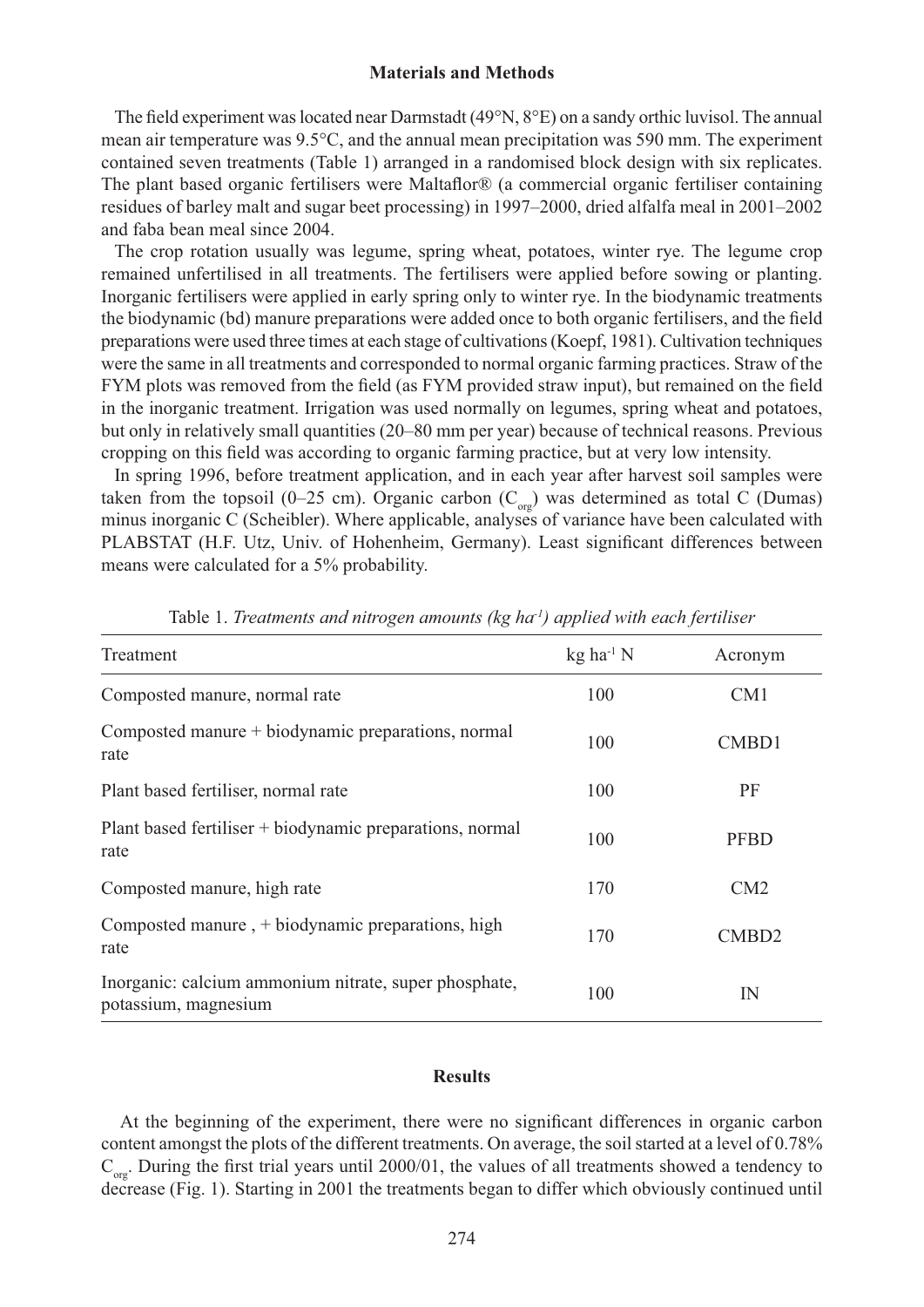

Fig. 1. Organic carbon content  $(\%)$  in topsoil; see Table 1 for treatment acronyms; treatments with different letters are statistically different on average for the period 2002-05 (*P* < 0.05).

now. A new steady state seemed not yet achieved. Based on the average of the last crop rotation (2002–05) the lowest  $C_{org}$  contents were with inorganic fertiliser (0.72%) and plant based fertiliser (0.74%). With FYM the values were significantly higher (0.78%;  $P < 0.05$ ) and were the same as at the beginning of the trial. The increased rate of FYM gave the highest values, 0.84% on average. The only effect of the biodynamic preparations was a slight decrease of  $C_{\text{or}}$  with the high FYM rate.

#### **Discussion**

The results underline the significance of FYM in long-term maintenance of soil organic matter. Compared to inorganic fertilisation or to conventional systems, this finding is in line with a number of other experiments (e.g. Agbenin & Goladi, 1997; Hepperly *et al*., 2006). From long-term trials in Northern Europe it was reported that the initial soil carbon content, carbon inputs and site conditions determined whether carbon stocks declined or increased (Kätterer & Andrén, 1999). The carbon input supplied by plant based fertilisers was obviously not enough (or not effective enough) to maintain soil organic matter content over years. This was probably not, or not primarily, a matter of the quantity of the organic carbon input. The reason may also be its quality (apart from C:N ratio which was the same in both treatments), as in another long-term trial on our site two FYM treatments with comparable amounts of carbon input developed a significantly different  $C_{\text{org}}$  content (Raupp, 2001). It was impossible, however, to describe quality in this context in more detail.

In addition to organic carbon, further soil biological parameters have to be studied in order to provide an overall view of the effectiveness of plant based fertilisers for accumulating carbon. For example the influence of straight household waste compost application for several years on some microbial parameters and on the macro fauna has been investigated (Pfotzer, 1997). In this study, the effects of household waste compost and FYM were comparable.